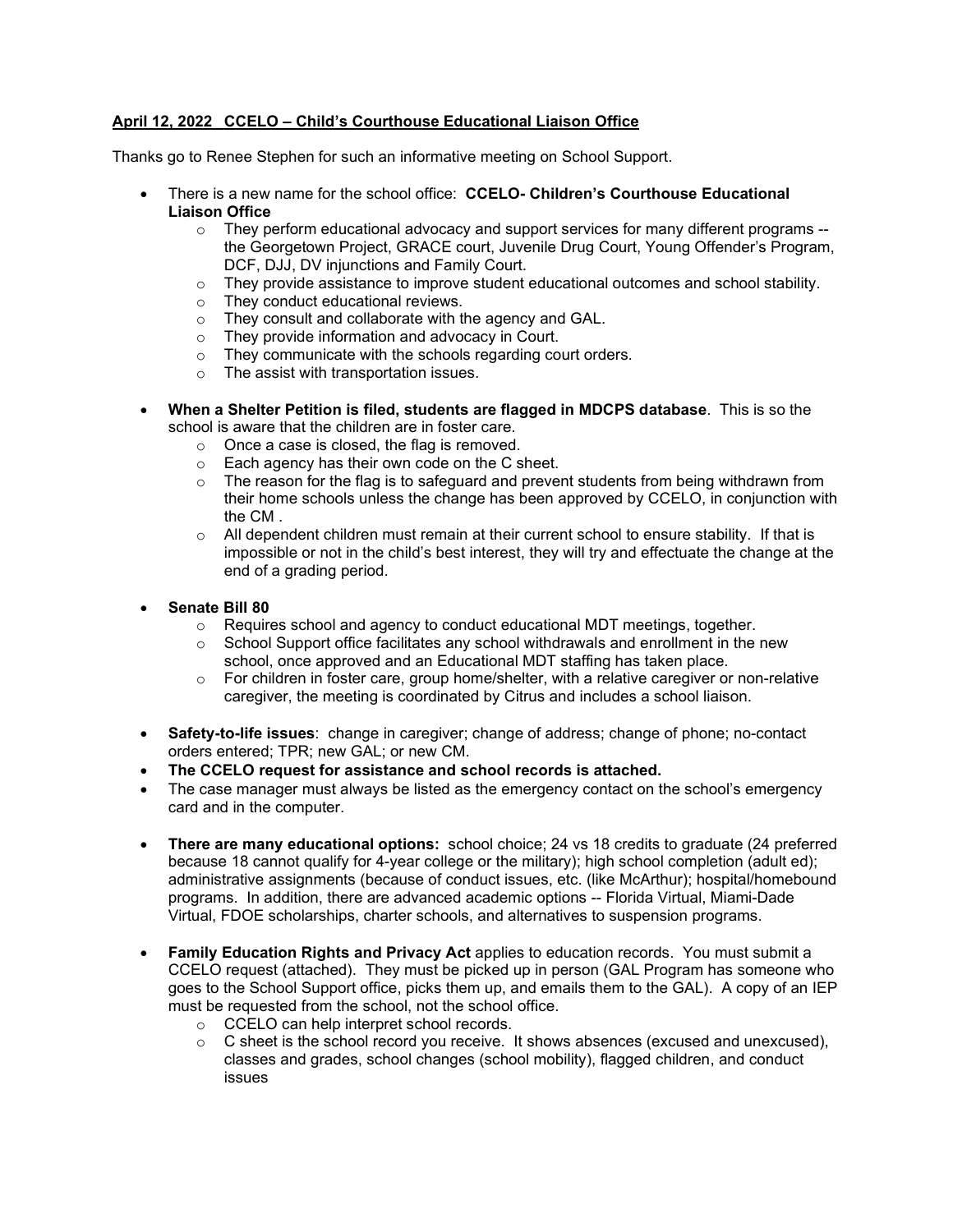- **School issues that are "red flags:"**
	- o truancy
	- o attendance -- especially Unexcused Absences
	- o academic/conduct grades
	- o school mobility,
	- o medical/mental health issues
	- o language barriers
	- o history of little or no parental support.
- GAL can request that the student be placed on daily academic/behavioral progress report or an attendance contract.
	- o Provide pertinent information to the school staff (psychologist, counselor or teacher).
	- o Make sure you don't duplicate services.

#### • **SST – School Support Team Meeting**

- o An intervention plan will be written to provide strategies to meet individual student needs.
- o A written educational plan will result.
- o Mandated at different levels:
	- Tier 1 General Education Core (regular classroom)<br>■ Tier 2 Targeted
	- § Tier 2 Targeted
	- Tier 3 Intensive requires assessment and the consent of the legal guardian.
- $\circ$  ESE students must go through a battery of tests and have the consent of the legal guardian.
- o **Surrogate Parents** are needed when: TPR of biological parents has occurred; foster parents refuse/don't wish to participate; dependent youth is in a group home or shelter; dependent youth is in a therapeutic, medical, or APD home.
- o "Parent" is defined for school purposes as a natural parent, adoptive parent, surrogate parent, or foster parent.
- o **IDEA** is the law that mandates education for children with disabilities.
	- § Having a disability doesn't automatically qualify a child for special-ed services. Children must be evaluated and meet the criteria.
	- Their disability must impact them academically.
- o The **IEP** is the plan developed once a student meets the criteria for special-ed services. It is updated annually. It must be signed by the biological parent or the foster parent or the relative caregiver or the surrogate parent. It cannot be signed by the case manager.
- o
- **If you have any questions or need assistance call the school office at 305-679-2800.**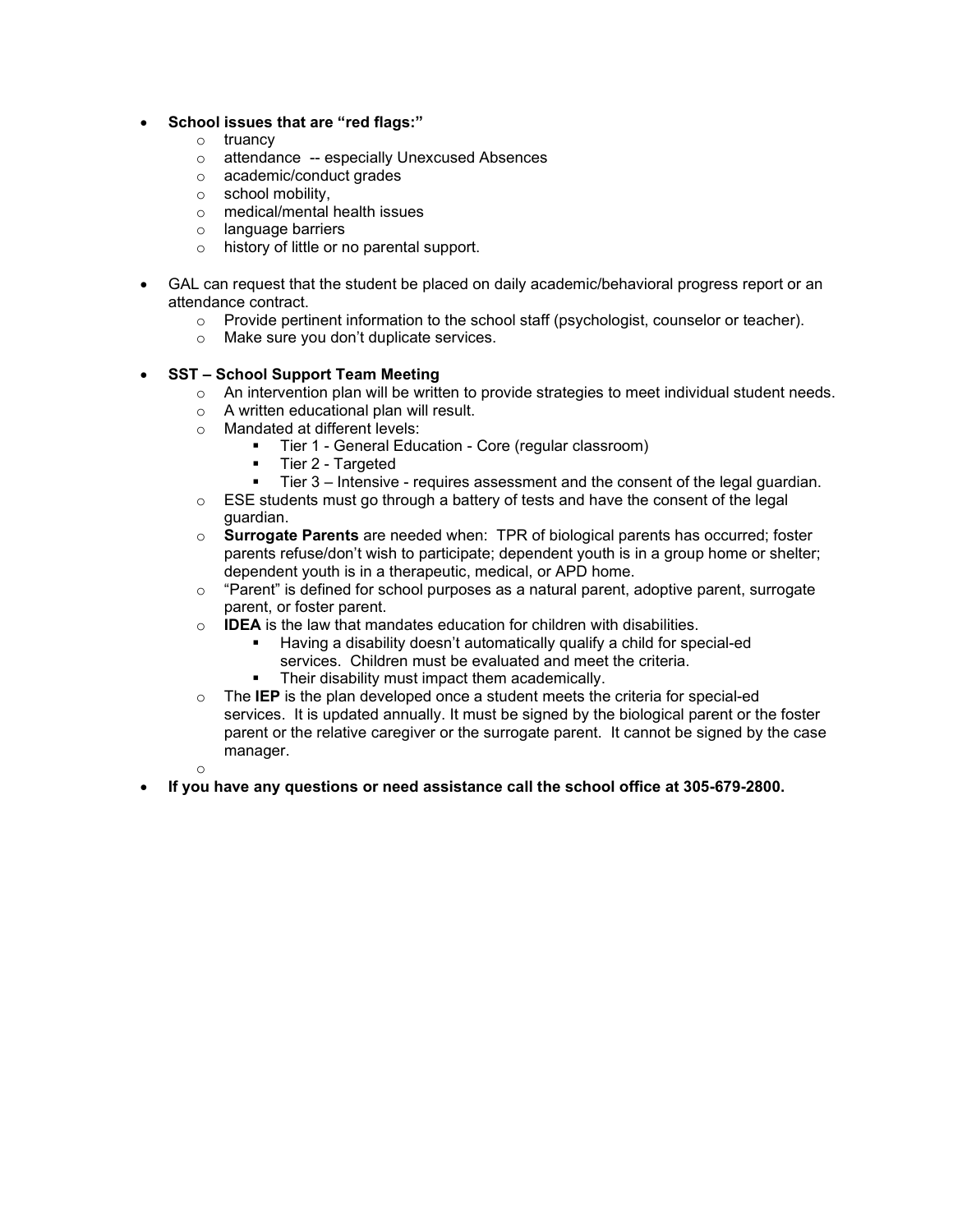**Subject:** FW: IMPORTANT UPDATE: Distribution of Student Information Requests - Miami-Dade County Public Schools

PLEASE READ; VERY IMPORTANT

Dear Select Unified Children's Courthouse Partners,

Hope all continues to be well with each of you and your families. Beginning the week of November 29, 2021, Miami-Dade County Public Schools, School Operations | Special Programs' Children's Courthouse Education Liaison Office (CCELO) will begin to process and distribute "Student Information Requests."

In response to the pandemic and the limited personnel in our CCELO office, we will be distributing records on Fridays. In addition, **requests will now need to be submitted via electronic mail to CCELO@dadeschools.net**. In order to limit the exposure of visitors with CCELO staff, we kindly ask that your agency identify 2-3 individuals who will be tasked with picking-up the student information requests for your respective agencies.

Attached you will find the PDF fillable version of the Student Information Request Form and the Student Information Request Processing Schedule. The attached schedule will provide you with the pick-up dates and times for the remainder of the 2021-2022 school year.

In addition, listed below are some important updates.

If you have any questions, please feel free to contact myself at 305-995-4110 or Ms. Renee Stephen, District Chairperson, at 305-679- 2800. As always, thank you for your continued support.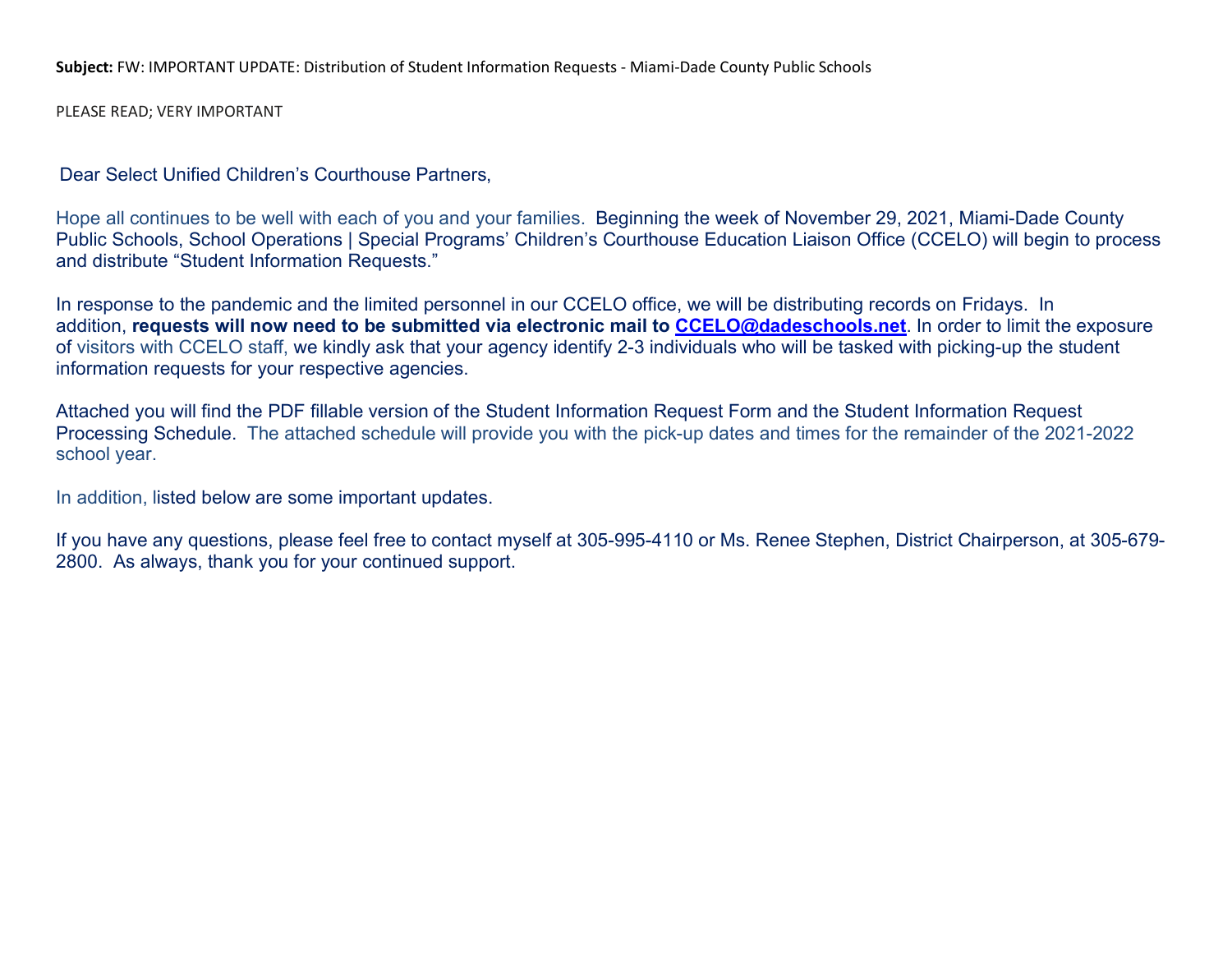| <b>Children's Courthouse</b><br><b>Education Liaison</b><br>Office | <b>Miami-Dade County Public Schools</b><br><b>School Operations   Special Programs'</b><br><b>Children's Courthouse Education Liaison Office (CCELO)</b><br>2021-2022 School Year                                                                                                                                                                                                                                                                  |  |  |  |  |  |  |
|--------------------------------------------------------------------|----------------------------------------------------------------------------------------------------------------------------------------------------------------------------------------------------------------------------------------------------------------------------------------------------------------------------------------------------------------------------------------------------------------------------------------------------|--|--|--|--|--|--|
|                                                                    | <b>STUDENT INFORMATION REQUEST UPDATES</b>                                                                                                                                                                                                                                                                                                                                                                                                         |  |  |  |  |  |  |
|                                                                    | □ Student Information Requests need to be emailed to <b>CCELO@dadeschools.net</b> .<br>The subject of your email should contain the following:<br>$\Box$<br>To<br><b>CCELO@dadeschools.net</b><br>cc<br><b>Bcc</b><br><b>Subject</b><br>Agency Name - Student Information Request - Date<br>Special Note: Miami-Dade County Public Schools blocks any emails sent that do not contain a subject.                                                   |  |  |  |  |  |  |
|                                                                    | Student Information Requests received BY 3:30 p.m. on the Wednesday that the request<br>$\bullet$<br>is being made will be available on the same Friday of the request.<br>Student Information Requests received <b>AFTER 3:30 p.m.</b> on the Wednesday that the<br>request is being made will be available the following Friday of the request.<br>Student Information Requests can be picked up at the CCELO office located at the<br>$\bullet$ |  |  |  |  |  |  |
|                                                                    | Children's Courthouse., 155 NW 3rd Street, Suite 4341, Miami, Florida 33128.<br>Pick-Up Time: Designated Friday noted on Schedule<br>$9:00$ A.M. $-12:00$ P.M. & 1:00 P.M. $-4:00$ P.M.<br>★ Weeks preceded by a Holiday 1:00 P.M. $-$ 4:00 P.M.                                                                                                                                                                                                   |  |  |  |  |  |  |

"CONFIDENTIAL NOTICE: This message and any attachments are the sole use of the intended recipient(s) and may contain confidential and privileged information that is exempt from public disclosure. Any unauthorized review, use, disclosure, or distribution is prohibited. If you have received this message in error please contact the sender (by telephone or reply via electronic mail) and then destroy all copies of the original message."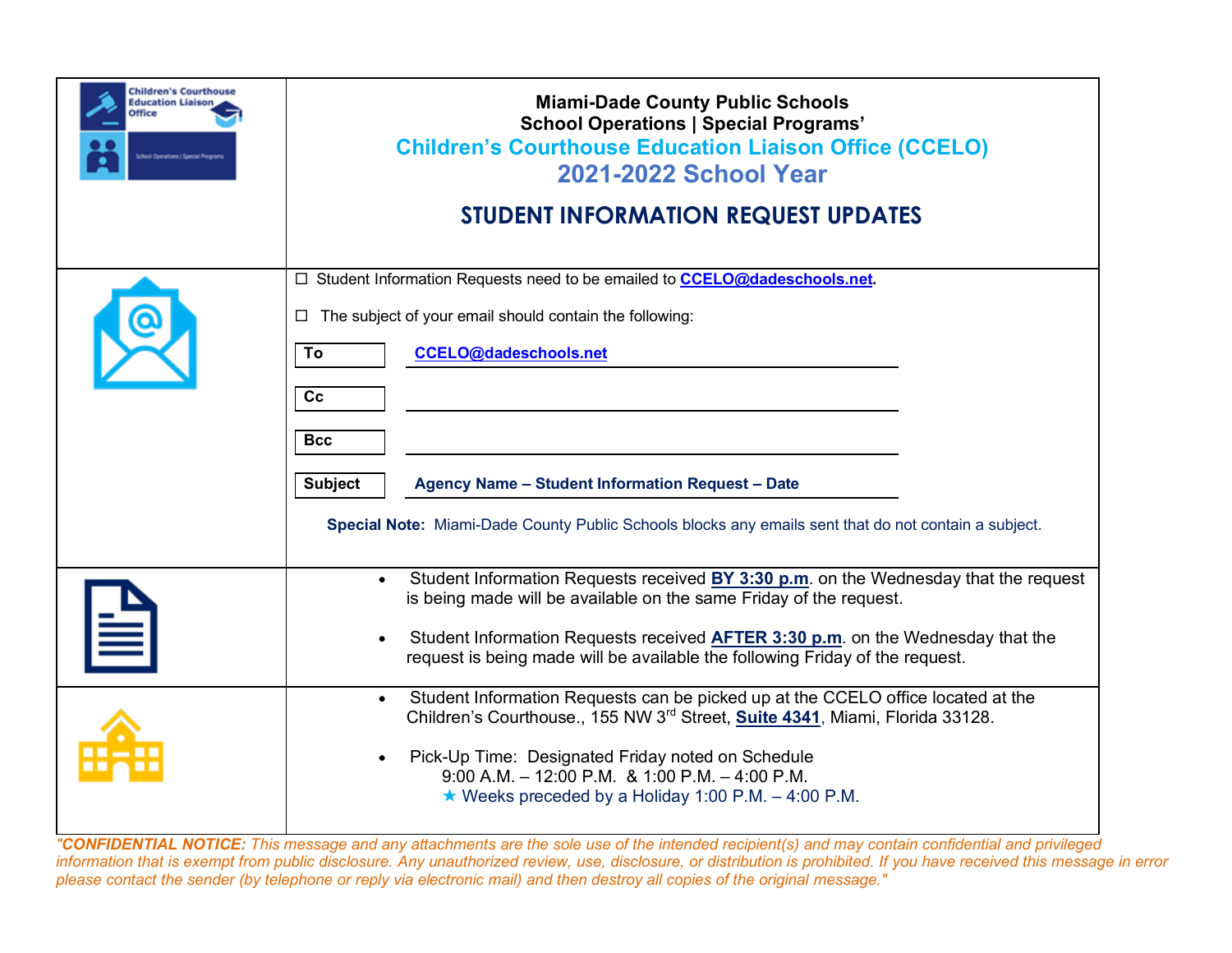

# **REQUEST FOR EDUCATIONAL ASSISTANCE FORM**

| <b>Date of Request</b>                                       |                                                                                                                                                               | <b>Assigned Judge:</b>   |                                                |                                                                 |                          |                          | Division #:         |
|--------------------------------------------------------------|---------------------------------------------------------------------------------------------------------------------------------------------------------------|--------------------------|------------------------------------------------|-----------------------------------------------------------------|--------------------------|--------------------------|---------------------|
|                                                              |                                                                                                                                                               |                          |                                                |                                                                 |                          |                          |                     |
| <b>STUDENT INFORMATION:</b>                                  |                                                                                                                                                               |                          |                                                |                                                                 |                          |                          |                     |
| <b>Student's Name:</b>                                       |                                                                                                                                                               |                          | Student I.D. (if available)                    |                                                                 |                          | Date of Birth:           |                     |
|                                                              |                                                                                                                                                               |                          |                                                |                                                                 |                          |                          |                     |
| <b>CAREGIVER INFORMATION / PARENTAL RIGHTS STATUS:</b>       |                                                                                                                                                               |                          |                                                |                                                                 |                          |                          |                     |
| <b>Caregiver's Name:</b>                                     |                                                                                                                                                               |                          | <b>Current Address:</b>                        |                                                                 |                          |                          |                     |
|                                                              |                                                                                                                                                               |                          |                                                |                                                                 |                          |                          |                     |
| <b>Caregiver's Relationship</b>                              |                                                                                                                                                               |                          |                                                | <b>Phone Number</b>                                             |                          |                          | <b>Phone Number</b> |
|                                                              |                                                                                                                                                               |                          |                                                |                                                                 |                          |                          |                     |
| <b>YES</b><br><b>MOTHER'S RIGHTS TERMINATED</b><br><b>NO</b> |                                                                                                                                                               |                          | <b>FATHER'S RIGHTS</b><br><b>TERMINATED</b>    |                                                                 |                          | $ $ YES $ $<br><b>NO</b> |                     |
| <b>CASE MANAGEMENT AGENCY NAME:</b>                          |                                                                                                                                                               |                          |                                                |                                                                 |                          |                          |                     |
| Case Manager's Name                                          |                                                                                                                                                               |                          | <b>Phone Number</b>                            |                                                                 | <b>Supervisor's Name</b> |                          | <b>Phone Number</b> |
|                                                              |                                                                                                                                                               |                          |                                                |                                                                 |                          |                          |                     |
| Guardian ad Litem's Name                                     |                                                                                                                                                               |                          | <b>Phone Number</b>                            |                                                                 |                          |                          |                     |
| <b>REQUEST FOR ASSISTANCE WITH:</b>                          |                                                                                                                                                               |                          |                                                |                                                                 |                          |                          |                     |
| <b>School Transfer</b>                                       |                                                                                                                                                               | <b>School Withdrawal</b> |                                                | <b>Educational Review</b><br>Assistance w/ Interpreting Records |                          |                          |                     |
| Other: (Explain)                                             |                                                                                                                                                               |                          |                                                |                                                                 |                          |                          |                     |
|                                                              |                                                                                                                                                               |                          |                                                |                                                                 |                          |                          |                     |
| <b>Special Note:</b>                                         | Follow the guidance below to determine if you can seek immediate assistance from<br>the CCELO or CFCN.                                                        |                          |                                                |                                                                 |                          |                          |                     |
| <b>Children's Courthouse</b>                                 | <b>CCELO can provide immediate assistance with the following:</b>                                                                                             |                          |                                                |                                                                 |                          |                          |                     |
| <b>Education Liaison</b><br><b>Office</b>                    |                                                                                                                                                               | $\Box$                   | In-Home Cases (Students residing with parents) |                                                                 |                          |                          |                     |
|                                                              | Youth in Extended Foster Care (Over 18 years Old)<br>$\Box$<br>Out-of-County/COURTESY Cases<br>$\Box$                                                         |                          |                                                |                                                                 |                          |                          |                     |
|                                                              | Normal School Transition (i.e. Elementary to Middle / Middle to Senior High)<br>$\Box$                                                                        |                          |                                                |                                                                 |                          |                          |                     |
|                                                              | Transitioning to an Exceptional Student Education (ESE) Program<br>□<br>□ Transitioning to an Alternative Education Program (i.e. DJJ, Baker-Act, Re-Entry)   |                          |                                                |                                                                 |                          |                          |                     |
|                                                              |                                                                                                                                                               |                          |                                                |                                                                 |                          |                          |                     |
|                                                              | The following requires the immediate assistance of Citrus Family Care Network<br>(CFCN) for compliance with SB-80. CFCN will coordinate the scheduling of the |                          |                                                |                                                                 |                          |                          |                     |
|                                                              | <b>ESSA/MDTs which will include the CCELO.</b>                                                                                                                |                          |                                                |                                                                 |                          |                          |                     |
| Family Care Network                                          | Out-of-Home Cases (Student Resides in one of the following):                                                                                                  |                          |                                                |                                                                 |                          |                          |                     |
|                                                              | <b>Foster Home</b><br>Ш                                                                                                                                       |                          |                                                |                                                                 |                          |                          |                     |
|                                                              | Group Home (Including the Miami Bridge)<br>Ш                                                                                                                  |                          |                                                |                                                                 |                          |                          |                     |
|                                                              | Shelter<br>$\Box$<br><b>Relative Care Home</b><br>$\Box$                                                                                                      |                          |                                                |                                                                 |                          |                          |                     |
| Non-Relative Care Home<br>□                                  |                                                                                                                                                               |                          |                                                |                                                                 |                          |                          |                     |

**For educational assistance from the CCELO, email the completed form to [CCELO@dadeschools.net](mailto:CCELO@dadeschools.net) . 155 NW 3rd Street, Suite 4341, Miami, FL 33128 – (305)679-2800**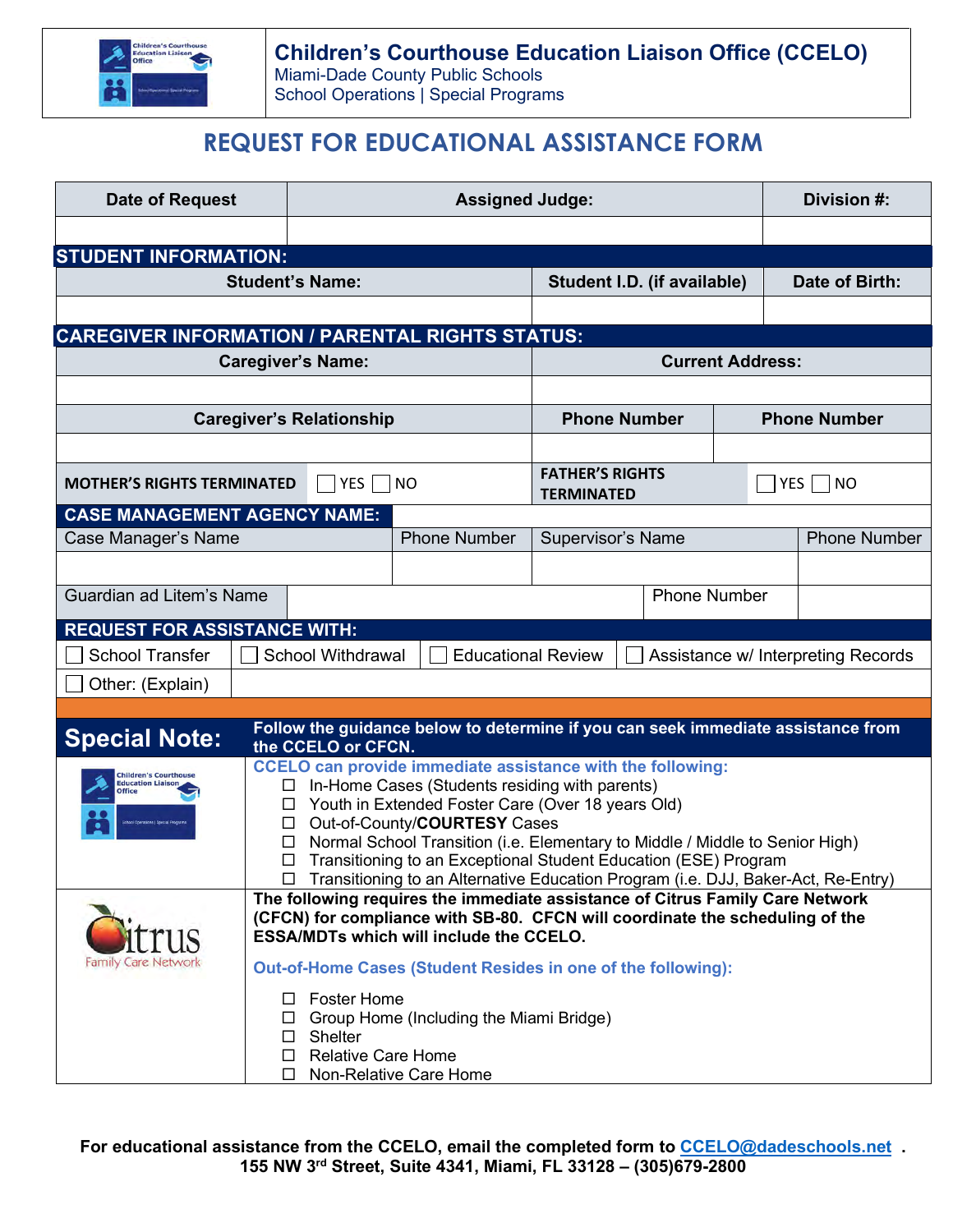

### Miami-Dade County Public Schools School Operations | Special Progra **Children's Courthouse Education Liaison Office (CCELO)** 2021-2022 School Year

# STUDENT INFORMATION REQUEST PROCESSING SCHEDULE

| <b>Week</b>                          | <b>Associated</b><br>Wednesday<br><b>Deadline</b> | <b>Requests Received</b><br><b>BY</b><br>3:30 p.m. on Wednesday<br><b>Available for Pick-Up</b> |                | <b>Requests Received</b><br><b>AFTER</b><br>3:30 p.m. on Wednesday<br><b>Available for Pick-Up</b> |                |
|--------------------------------------|---------------------------------------------------|-------------------------------------------------------------------------------------------------|----------------|----------------------------------------------------------------------------------------------------|----------------|
| November 29, 2021 - December 3, 2021 | 12-01-21                                          | 12-03-21                                                                                        | 9-12PM & 1-4PM | 12-10-21                                                                                           | 9-12PM & 1-4PM |
| December 6 - 10, 2021                | 12-08-21                                          | 12-10-21                                                                                        | 9-12PM & 1-4PM | 12-17-21                                                                                           | 9-12PM & 1-4PM |
| December 13 - 17, 2021               | 12-15-21                                          | 12-17-21                                                                                        | 9-12PM & 1-4PM | $01-07-22$                                                                                         | 9-12PM & 1-4PM |
| December 20 - 24, 2021 (CLOSED)      |                                                   |                                                                                                 |                |                                                                                                    |                |
| December 27 - 31, 2021 (CLOSED)      |                                                   |                                                                                                 |                |                                                                                                    |                |
| January 3-7, 2022                    | 01-05-22                                          | $01 - 07 - 22$                                                                                  | 9-12PM & 1-4PM | $01 - 14 - 22$                                                                                     | 9-12PM & 1-4PM |
| January 10 - 14, 2022                | $01 - 12 - 22$                                    | $01 - 14 - 22$                                                                                  | 9-12PM & 1-4PM | $01 - 21 - 22$                                                                                     | $1-4PM$        |
| January 17 – 21, 2022 $\star$        | 01-19-22                                          | $01 - 21 - 22$                                                                                  | <b>1-4PM</b>   | 01-28-22                                                                                           | 9-12PM & 1-4PM |
| January 24 - 28, 2022                | 01-26-22                                          | $01 - 28 - 22$                                                                                  | 9-12PM & 1-4PM | 02-04-22                                                                                           | 9-12PM & 1-4PM |
| January 31, 2022 - February 4, 2022  | 02-02-22                                          | 02-04-22                                                                                        | 9-12PM & 1-4PM | 02-11-22                                                                                           | 9-12PM & 1-4PM |
| February 7 - 11, 2022                | 02-09-22                                          | 02-11-22                                                                                        | 9-12PM & 1-4PM | 02-18-22                                                                                           | 9-12PM & 1-4PM |
| February 14 - 18. 2022               | 02-16-22                                          | 02-18-22                                                                                        | 9-12PM & 1-4PM | 02-25-22                                                                                           | <b>1-4PM</b>   |
| February 21 - 25, 2022 $\star$       | 02-23-22                                          | 02-25-22                                                                                        | <b>1-4PM</b>   | 03-04-22                                                                                           | 9-12PM & 1-4PM |
| February 28, 2022 - March 4, 2022    | 03-02-22                                          | 03-04-22                                                                                        | 9-12PM & 1-4PM | 03-11-22                                                                                           | 9-12PM & 1-4PM |
| March 7 - 11, 2022                   | 03-09-22                                          | $03 - 11 - 22$                                                                                  | 9-12PM & 1-4PM | 03-18-22                                                                                           | 9-12PM & 1-4PM |
| March 14 - 18, 2022                  | 03-16-22                                          | 03-18-22                                                                                        | 9-12PM & 1-4PM | 04-01-22                                                                                           | 9-12PM & 1-4PM |
| March 21 - 25, 2022 (CLOSED)         |                                                   |                                                                                                 |                |                                                                                                    |                |
| March 28, 2022 - April 1, 2022       | 03-30-22                                          | 04-01-22                                                                                        | 9-12PM & 1-4PM | 04-08-22                                                                                           | 9-12PM & 1-4PM |
| April 4 - 8, 2022                    | 04-06-22                                          | 04-08-22                                                                                        | 9-12PM & 1-4PM | 04-15-22                                                                                           | 9-12PM & 1-4PM |
| April 11 - 15, 2022                  | 04-13-22                                          | 04-15-22                                                                                        | 9-12PM & 1-4PM | 04-22-22                                                                                           | 9-12PM & 1-4PM |
| April 18 - 22, 2022                  | 04-20-22                                          | 04-22-22                                                                                        | 9-12PM & 1-4PM | 04-29-22                                                                                           | 9-12PM & 1-4PM |
| April 25 - 29, 2022                  | 04-27-22                                          | 04-29-22                                                                                        | 9-12PM & 1-4PM | 05-06-22                                                                                           | 9-12PM & 1-4PM |
| May 2 - 6, 2022                      | 05-04-22                                          | 05-06-22                                                                                        | 9-12PM & 1-4PM | 05-13-22                                                                                           | 9-12PM & 1-4PM |
| May 9 - 13, 2022                     | 05-11-22                                          | 05-13-22                                                                                        | 9-12PM & 1-4PM | 05-20-22                                                                                           | 9-12PM & 1-4PM |
| May 16 - 20, 2022                    | 05-18-22                                          | 05-20-22                                                                                        | 9-12PM & 1-4PM | 05-27-22                                                                                           | 9-12PM & 1-4PM |
| May 23 - 27, 2022                    | 05-25-22                                          | 05-27-22                                                                                        | 9-12PM & 1-4PM | 06-03-22                                                                                           | $1-4PM$        |
| May 30, 2022 – June 3, 2022 ★        | 06-01-22                                          | 06-03-22                                                                                        | <b>1-4PM</b>   | 06-10-22                                                                                           | 9-12PM & 1-4PM |
| June 6 - 10, 2022                    | 06-08-22                                          | 06-10-22                                                                                        | 9-12PM & 1-4PM | 06-17-22                                                                                           | 9-12PM & 1-4PM |
| June 13 - 17, 2022                   | 06-15-22                                          | 06-17-22                                                                                        | 9-12PM & 1-4PM | 06-24-22                                                                                           | 9-12PM & 1-4PM |
| June 20 - 24, 2022                   | 06-22-22                                          | 06-24-22                                                                                        | 9-12PM & 1-4PM | 07-01-22                                                                                           | 9-12PM & 1-4PM |
| June 27, 2022 - July 1, 2022         | 06-29-22                                          | 07-01-22                                                                                        | 9-12PM & 1-4PM | 07-08-22                                                                                           | 9-12PM & 1-4PM |

 $\star$  A week that begins with a Legal Holiday on a Monday. The "Pick-Up" time for the student information request has been adjusted.

Special Note: Completed Student Information Request Forms need to be submitted to CCELO@dadeschools.net .